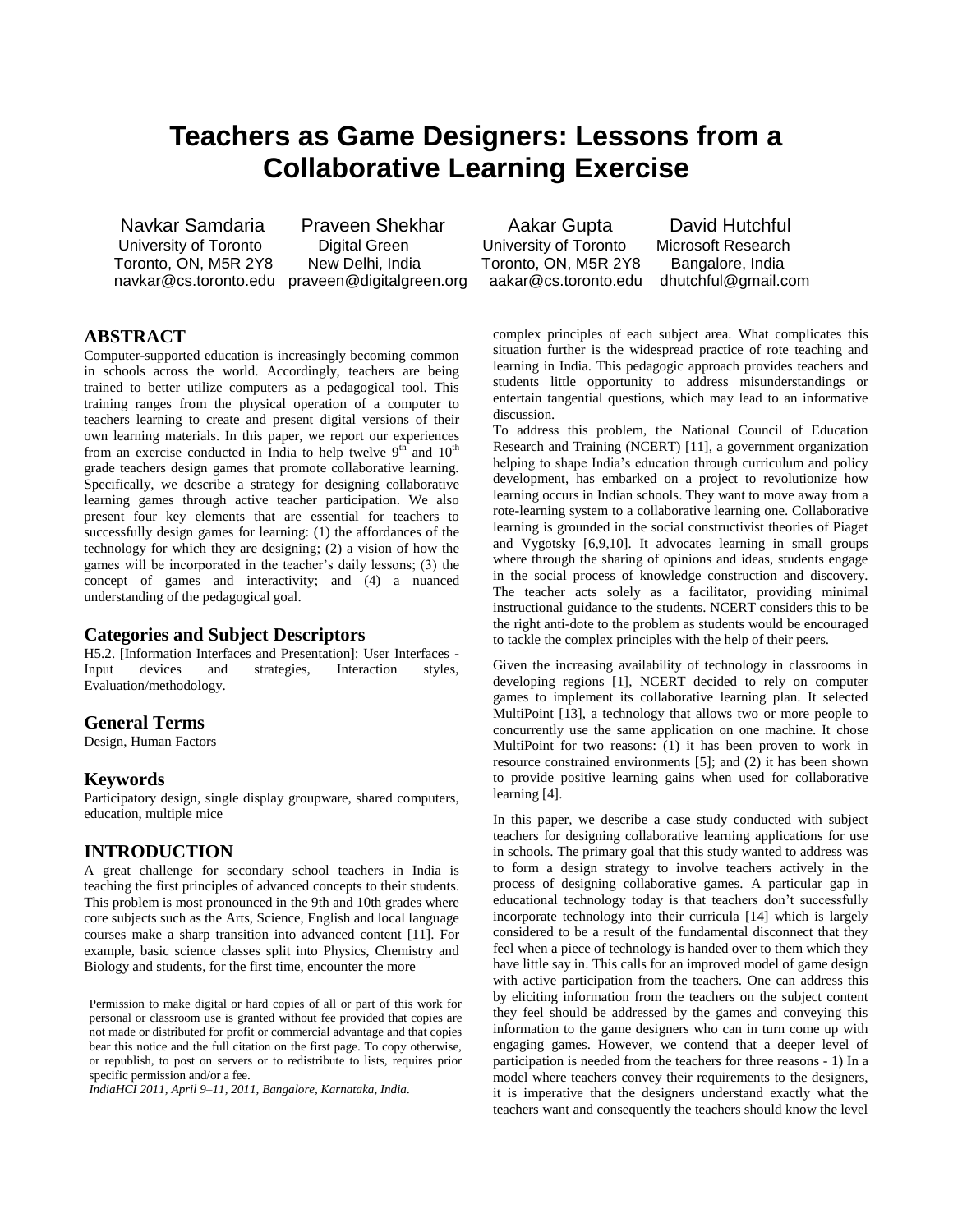of detail they need to go to, to achieve what they envision as the purpose of the games. 2) The teachers should feel a sense of ownership of the games and consider them as part of their lesson materials which can be best achieved if they have actual ownership of the designs underlying the games. 3) Concepts such as collaborative learning through the use of computers are difficult to grasp for teachers initially. Consequently, even if they are willing to make use of a particular collaborative game, the teachers should have a first-hand understanding of what the students' experience should be like in order to extract benefits from the game. While participatory design procedures for games have been studied before [7,8], this case study operates under a different context, with a specific pedagogical goal of collaborative learning.

We discuss lessons from our exercise which clearly indicate that aside from knowing the technology, the teachers require a set of pedagogic and implementation knowledge to make the design process successful.

#### **METHOD**

NCERT's plan was two-fold: first, to convert textbook exercises into MultiPoint-enabled collaborative activities that groups of students could interact with. Second, was to train teachers to translate textbook exercises in their subject area into game designs of collaborative activities that the games designers could refine for implementation.

To achieve NCERT's goals, a 4-day workshop was organized in July, 2009 to prepare the teachers. The participants were twelve  $9<sup>th</sup>$ and 10<sup>th</sup> grade teachers from 4 subject areas: Chemistry, English, Geography and Math. They were nominated by their school boards as teachers open to using technology in their teaching. They came from different parts of the country and taught both in rural and urban schools.

#### **Workshop Design**

The main aim of the workshop was to train the teachers to design collaborative games from textbook exercises with the aid of a stepwise design strategy. To achieve this we needed to familiarize them with MultiPoint and collaborative learning. Subsequently, the workshop consisted of a technology phase, which included an introduction to the technology; a thought exercise on using games in the classroom; and an initial game design exercise. The second phase was focused on pedagogy and discussions on how to effectively practice collaborative learning in the classroom.

To give the teachers a first-hand experience of the pedagogy at work, the entire workshop was organized as a collaborative learning exercise. The teachers worked in groups of four based on subject area, and each group had an expert who acted as a facilitator - just like a teacher would be for the students in real classroom. They were required to collaborate and discuss in their groups and produce certain deliverables in the form of PowerPoint presentations of their ideas. The idea was that in the process of codeveloping games, they notice the value of collaboration. n addition to give the teachers an immersive experience with the technology, they were given MultiPoint games to play instead of plain demonstrations.

For a particular subject, every teacher might have a different opinion on the topics they would want to address in a particular subject and on the design approach to be taken. Hence to make the design more conformable to have a wider acceptance, the teachers were selected from schools in different regions in India. All teachers of a particular subject taught the same course material.

The idea of teachers forming PowerPoint presentations was decided to enable the group to work together towards a single chain of thought. Also, this would help them visualize their ideas and render a conceptual clarity to them in the process of making a formal presentation. In addition, most teachers were experienced in working with PowerPoint. In the long run these presentations were envisioned to help with implementation coding so that the developers can understand the thought process that went into the final designs.

The workshop was designed to ensure that the information did not overwhelm the teachers. While conducting the workshop we encountered interesting and unexpected outcomes, which required changes to our initial design. We will describe the phases in detail in the Workshop section.

#### **WORKSHOP**

In the beginning, the teachers were explained about the goals of the workshop, how they would be working and the deliverables they need to present.

#### **Technology Introduction**

Initially, the teachers were introduced to MultiPoint. They were shown a demonstration of how it enables shared access to a computer and how multiple students can play together. The groups were then given a system each to play sample games on their own while they were being assisted by an expert all the time if they came across any doubts. The sample games here refer to applications typically comprising animated storylines followed by MultiPoint games ranging from the racing, split-screen models to turn-taking and unity [3]. A more detailed overview of the content of these games is available in the following papers [2,4,5].

#### **Conceptualizing Usage**

After the above session, each group was asked to discuss and come up with a single topic from their curriculums which they all felt students have problems understanding and for which they would like to be assisted by computer games. In addition they were asked to think about how they would want to incorporate such games in their lesson plans – would they want to use it before/after they have taught the lessons in class or would they want to teach such topics in the computer lab itself while having the children play. All the teachers soon came to a consensus on the topics. As evidenced by the experts that sat with the groups, we found out that there was little contradiction amongst the teachers regarding the suitable topics and much of the discussion went into selecting which of those they should select based on how effectively it would translate into a game.

#### **Design Exercise**

The next exercise for the teachers was to conceptualize multiuser games based on the topics they finalized upon. At this point, we had assumed that the teachers would adopt some form of the sample games they had watched and played for their specific contents. However, none of the groups followed the gaming style depicted in the samples. The chemistry teachers picked to explain the structure of atoms followed by how its structure affects chemical reactions and their balancing. Their approach was to show an animation that conveys the concept followed by a multiple choice question. This question would be displayed in all parts of a split screen based on the number of students sitting on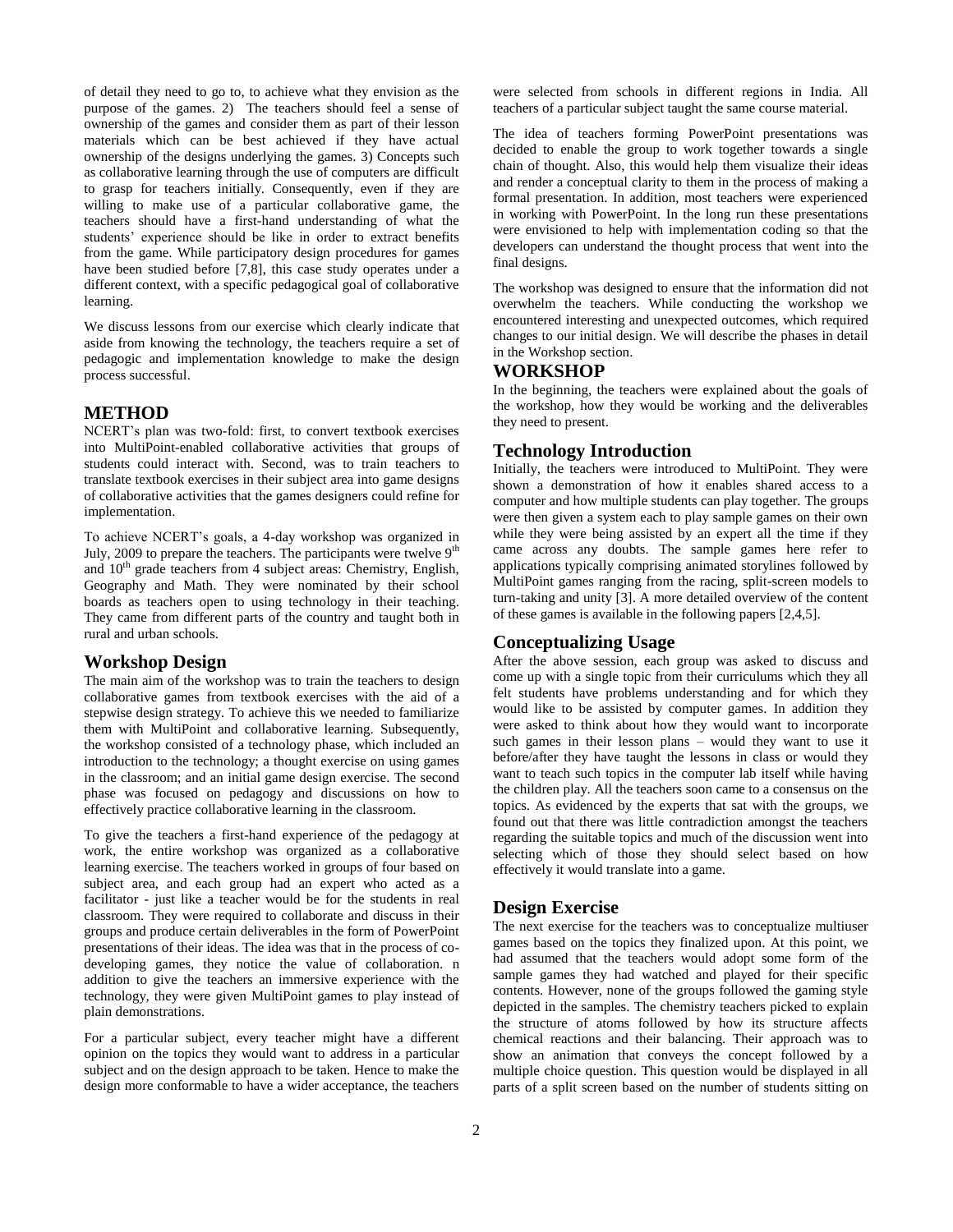the computer. Figure 1 shows a PowerPoint slide made by the chemistry teachers to illustrate their conceptualization.

What was interesting in the outcomes of this exercise was that the underlying concept behind each of their ideas was very similar – an initial animation followed by a Q&A. This leads to two interesting insights – 1) Teachers were thinking strictly in terms of the textbook approach they use in the classes where a chapter is followed by Q&A exercises. 2) In this context, teachers viewed the computers more as a display tool, rather than an interactive medium and therefore found ways to effectively translate chapter content into animations, but not the exercise content into games.

## **Added Step: Introduction to Interactive Gaming**

Before we could begin the pedagogical goal introduction phase, we had to make sure that teachers understand the difference



#### **Figure 1: PowerPoint slide made by Chemistry teachers initially**

between Q&A and interactive gaming. Consequently, we added an intermediate phase to explain the use of computers as an interactive medium and how the teachers can build interactive games which involve and interest the students. To evidence this, we gave demonstrations of the interactivity features employed in games, such as – making the overall storyline in the application contingent to the outcome of each game, transforming Q&As to visual/word puzzles or riddles, giving the students tasks of a certain difficulty level to serve as a challenge and consequently increase immersive interest. A second round of conceptualization took place after this.



Each learner is to select appropriate adjective for its object *(a)*



#### **Figure 2: PowerPoint slide made by (a) English and (b) Geography teachers after interactive games were discussed in the workshop**

There was considerable improvement in this stage as the teachers had moved away from the Q&A exercises and were attempting to build activities that would warrant more student attention and response. While previously the English teachers took a noun and gave four adjectives as options to the students, this time each student was to be given a different noun for which they had to choose all the possible adjectives from a given common list (Figure 2(a)).

The concept presented by the geography teachers (Figure 2(b)) was somewhat similar with a greater level of graphic visualization, where each student had to create a landscape using the given icons.

After this phase it was evident that the teachers had somewhat warmed up to the concept of using games to teach educational content and were performing well in designing such games. However the games were not collaborative.

## **Pedagogical Goal Introduction**

In this phase we introduced the concept of collaborative learning through games. Collaborative gaming primarily involves discussions among students while playing the games to achieve a single goal. We discussed this point with the teachers and gave demonstrations of various collaborative games and how they incited collaboration. We then gave them systems to play various MultiPoint collaborative games and observe the kind of interactions that took place amongst themselves (Note that the games had already been introduced to the teachers in the first phase, but to add to their understanding on collaboration, a second round was held, concentrating on the collaborative aspects). There was visible excitement in this session when teachers started collaborating amongst themselves to play, thus realizing the experience that the students needed to go through in process of learning the concepts.

## **Final Design Exercise**

The games formulated by the teachers in the final exercise were definitely directed to generate collaboration among students.